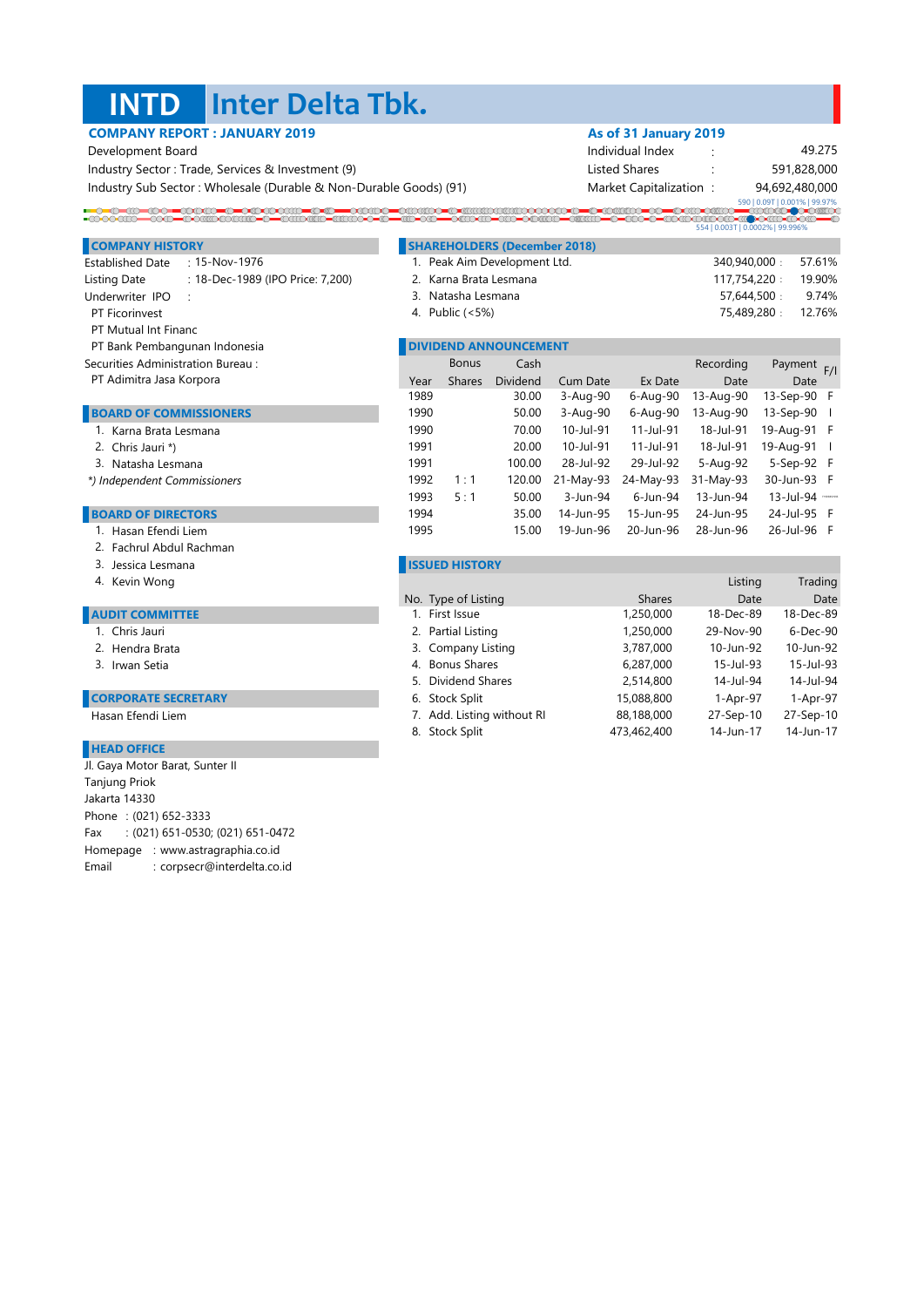# **INTD Inter Delta Tbk.**





| <b>SHARES TRADED</b>                    | 2015  | 2016   | 2017   | 2018  | <b>Jan-19</b> |
|-----------------------------------------|-------|--------|--------|-------|---------------|
| Volume (Million Sh.)                    | 18    | 29     | 1      | 7     | 5             |
| Value (Billion Rp)                      | 5     | 9      | 0.5    | 3     | 1             |
| Frequency (Thou. X)                     | 0.004 | 0.04   | 0.3    | 3     | 2             |
| Days                                    | 4     | 16     | 59     | 187   | 22            |
| Price (Rupiah)                          |       |        |        |       |               |
| High                                    | 380   | 650    | 1,180  | 890   | 322           |
| Low                                     | 380   | 398    | 200    | 123   | 150           |
| Close                                   | 380   | 650    | 450    | 240   | 160           |
| Close*                                  | 76    | 130    | 450    | 240   | 160           |
| PER(X)                                  | 17.86 | 129.27 | 120.36 | 28.17 | 18.78         |
| PER Industry (X)                        | 14.53 | 19.07  | 17.44  | 5.25  | 6.49          |
| PBV (X)                                 | 1.43  | 2.39   | 7.22   | 3.53  | 2.35          |
| * Adjusted price after corporate action |       |        |        |       |               |

| <b>TRADING ACTIVITIES</b> |                          |                          |       |                              |        |                          |                          |
|---------------------------|--------------------------|--------------------------|-------|------------------------------|--------|--------------------------|--------------------------|
|                           |                          | <b>Closing Price</b>     |       | Freq.                        | Volume | Value                    | VeQ                      |
| Month                     | High                     | Low                      | Close | (X)                          |        | (Thou. Sh.) (Million Rp) |                          |
| Jan-15                    |                          |                          | 380   | 1                            | 11,000 | 3,300                    | 1                        |
| Feb-15                    | 380                      | 380                      | 380   | 1                            | 0.1    | 0.0                      | 1                        |
| Mar-15                    |                          | ÷,                       | 380   | 1                            | 7,000  | 2,100                    | 1                        |
| Apr-15                    |                          |                          | 380   |                              |        |                          |                          |
| May-15                    |                          |                          | 380   |                              |        |                          |                          |
| Jun-15                    |                          |                          | 380   |                              |        |                          |                          |
| Jul-15                    |                          |                          | 380   |                              |        |                          |                          |
| Aug-15                    |                          |                          | 380   |                              |        |                          |                          |
| Sep-15                    | 380                      | 380                      | 380   | 1                            | 0.4    | 0.2                      | 1                        |
| Oct-15                    |                          |                          | 380   |                              |        |                          |                          |
| <b>Nov-15</b>             |                          |                          | 380   |                              |        |                          |                          |
| Dec-15                    | L,                       |                          | 380   |                              |        |                          |                          |
|                           |                          |                          |       | 6                            |        |                          | 1                        |
| Jan-16                    |                          |                          | 380   |                              | 12,000 | 3,600                    |                          |
| Feb-16<br>Mar-16          |                          |                          | 380   |                              |        |                          |                          |
|                           |                          |                          | 380   |                              |        |                          |                          |
| Apr-16                    | 400                      |                          | 380   | 1                            |        |                          | 1                        |
| May-16<br>Jun-16          |                          | 400                      | 400   |                              | 0.4    | 0.2                      |                          |
|                           | $\overline{\phantom{0}}$ | $\overline{\phantom{0}}$ | 400   | ÷,                           |        | -                        |                          |
| Jul-16                    |                          |                          | 400   |                              |        |                          |                          |
| Aug-16                    | 400                      | 400                      | 400   | 3                            | 3,900  | 1,209                    | 2                        |
| Sep-16                    | $\overline{\phantom{0}}$ | ÷,                       | 400   | $\qquad \qquad \blacksquare$ |        |                          | $\overline{\phantom{m}}$ |
| Oct-16                    | 450                      | 398                      | 450   | 18                           | 10,861 | 3,480                    | 5                        |
| Nov-16                    | 650                      | 450                      | 650   | 11                           | 39     | 20                       | 5                        |
| Dec-16                    | ÷,                       | ÷,                       | 650   | 4                            | 2,291  | 880                      | $\overline{c}$           |
| Jan-17                    | 820                      | 700                      | 820   | 7                            | 6      | 5                        | 6                        |
| Feb-17                    | 1,000                    | 880                      | 1,000 | 9                            | 17     | 15                       | 4                        |
| Mar-17                    | 1,180                    | 995                      | 1,180 | 14                           | 8      | 9                        | 3                        |
| Apr-17                    | $\overline{\phantom{0}}$ | $\overline{\phantom{0}}$ | 1,180 | $\overline{\phantom{a}}$     |        |                          |                          |
| May-17                    | ÷,                       |                          | 1,180 | ÷,                           |        |                          |                          |
| Jun-17                    | 280                      | 200                      | 210   | 17                           | 78     | 20                       | 5                        |
| Jul-17                    | 210                      | 210                      | 210   | 1                            | 0.1    | 0.0                      | 1                        |
| Aug-17                    | 270                      | 230                      | 270   | 13                           | 48     | 11                       | 7                        |
| Sep-17                    | 410                      | 330                      | 410   | 16                           | 25     | 9                        | 3                        |
| Oct-17                    | 420                      | 276                      | 396   | 118                          | 245    | 89                       | 9                        |
| <b>Nov-17</b>             | 418                      | 330                      | 410   | 36                           | 145    | 59                       | 11                       |
| Dec-17                    | 450                      | 320                      | 450   | 34                           | 621    | 245                      | 10                       |
| Jan-18                    | 675                      | 360                      | 570   | 167                          | 224    | 111                      | 14                       |
| Feb-18                    | 890                      | 452                      | 820   | 347                          | 489    | 342                      | 15                       |
| Mar-18                    | 845                      | 510                      | 510   | 594                          | 1,258  | 619                      | 19                       |
| Apr-18                    | 630                      | 328                      | 390   | 236                          | 2,334  | 900                      | 18                       |
| May-18                    | 400                      | 286                      | 376   | 81                           | 88     | 31                       | 14                       |
| Jun-18                    | 432                      | 248                      | 350   | 90                           | 178    | 58                       | 12                       |
| Jul-18                    | 358                      | 258                      | 300   | 40                           | 50     | 16                       | 12                       |
| Aug-18                    | 360                      | 222                      | 310   | 47                           | 82     | 21                       | 10                       |
| Sep-18                    | 392                      | 230                      | 294   | 76                           | 53     | 15                       | 13                       |
| Oct-18                    | 334                      | 182                      | 182   | 289                          | 207    | 49                       | 22                       |
| Nov-18                    | 218                      | 137                      | 148   | 167                          | 977    | 174                      | 20                       |
| Dec-18                    | 240                      | 123                      | 240   | 423                          | 1,205  | 209                      | 18                       |
| Jan-19                    | 322                      | 150                      | 160   | 2,061                        | 4,730  | 1,061                    | 22                       |